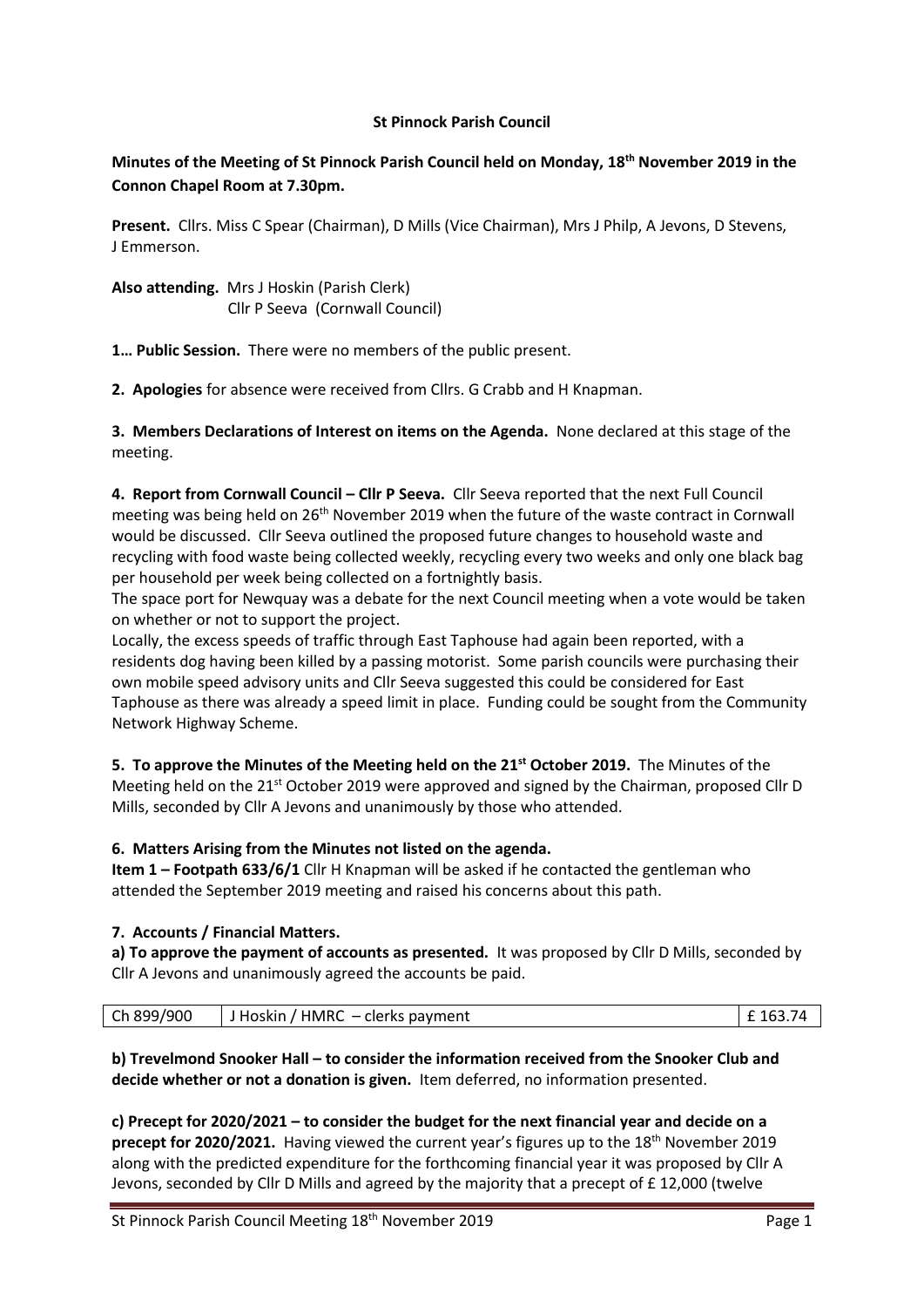thousand pounds) be requested for 2020/2021. Cllr C Spear abstained. The precept would cover the running costs of the council and other projects including upgrades to the play areas at East Taphouse.

**8. Reivew of Parish Council Policies – Standing Orders. Report from Clerk and Cllrs D Mills.** Cllr D Mills, along with the Clerk recommended no changes to the current Standing Orders. It was proposed by Cllr D Mills, seconded by Cllr Mrs J Philp that the Standing Orders remain the same.

**9. Planning Applications – to report on the following applications and any further applications received between the date of the agenda and the meeting.**

**a) PA19/08837 Trago Mills Two Waters Foot Liskeard - Works to trees covered by a Tree Preservation Order - fell T2, T3 and T6 and various works to trees T1, T4, T5 and T7-T9.**  Support, proposed Cllr D Mills, seconded by Cllr D Stevens and unanimously agreed.

**Planning Matter –** reported under Item 15 of this meeting.

**10. Playing Field, East Taphouse – inspections and to identify if any work is required.** Nothing to report.

**11. Footpaths and Public Rights of Way – to identify matters to be reported, if any.** Nothing to report.

#### **12. Correspondence.**

- o **Noreen Jefferies (Rural Housing Enabler) Cornwall Council Affordable Housing Service**  cancelling the presentation that was to be given at tonights meeting  $(18<sup>th</sup>$  November 2019) as there was no requirement to carry out a housing need survey for the parish at the present time. The number on the current register for affordable rent and Help to Buy was currently eleven and this was less that the thirteen homes that were being planned for a new development in East Taphouse.
- o **Trago Mills –** Notices for Pensioners Week 25th 29th November 2019 (placed on notice boards).
- o **High Street Heroes wanted to spring clean Cornwall's towns and villages –** Information.
- o **Clerks & Councils Direct** magazine November 2019.

## **13. Highway matters to be reported to Cormac.**

- o **A390 / B3359 drains –** the Clerk will continue to report the blocked / damaged drain to Cormac (ongoing problem).
- o **Connon Bridge Road –** Cllr J Emmerson reported that the road side by the recycling centre had been cleared and this had greatly improved the visibility.
- o **Trevelmond winter grit bin –** the bin had been ordered.

#### **14. Parish Matters to discuss / report:-**

- o **Liskeard Community Network Meeting – report, if available.** No meetings held.
- o **Connon Bridge Landfill / Transfer Station (standing item).** No meetings held. Date of the next meeting  $-10^{th}$  December 2019.

#### **15. Any other Business / Items for the next Agenda.**

- o **House behind East Taphouse garage –** It was noted that the structure built out of pallets was being occupied. The name of adjacent landowner to be confirmed.
- Redpost The Council were informed that the windows had now appeared in the upper section of the large barn at Redpost (planning for the barn had previously been approved).